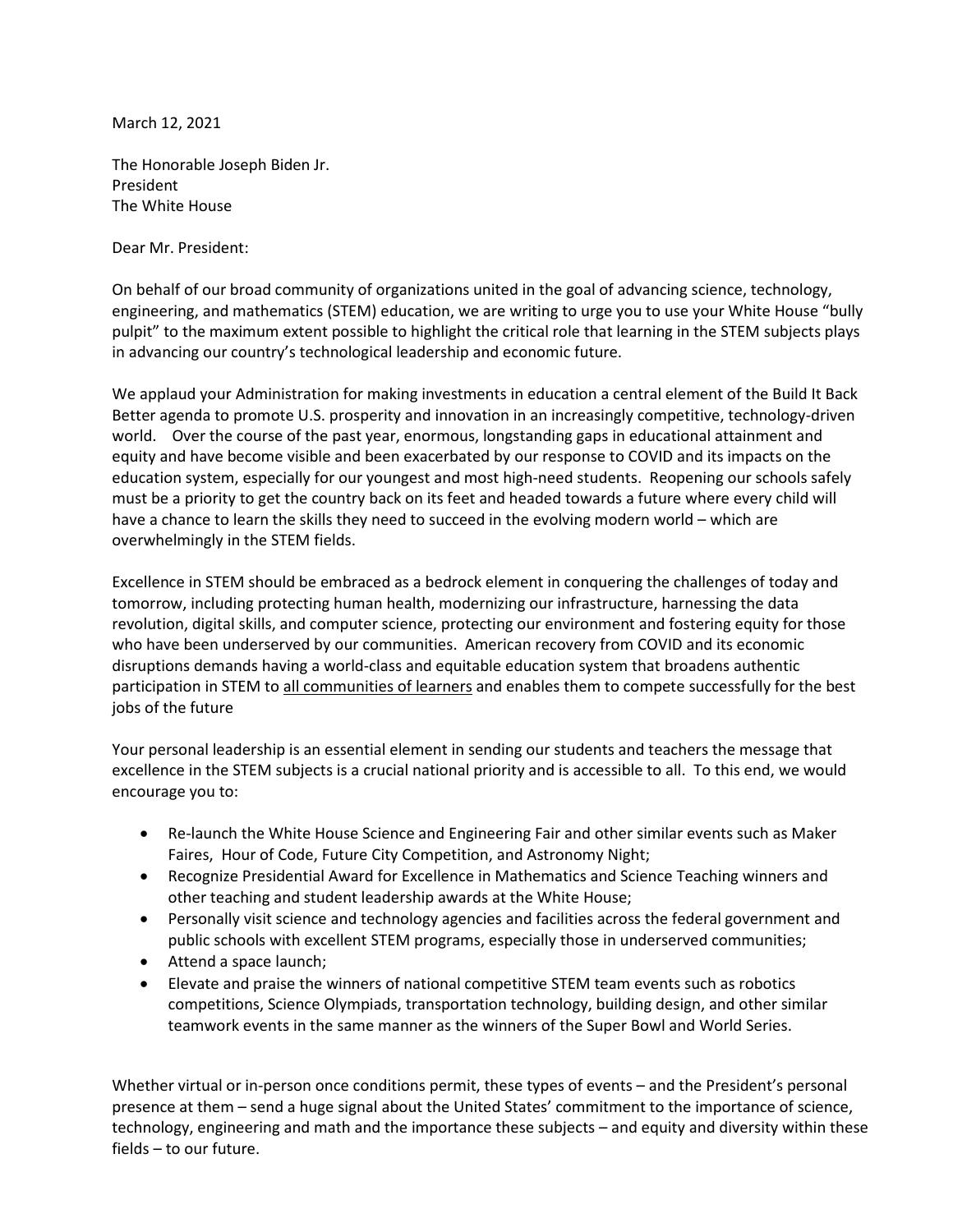Unfortunately, during the COVID pandemic, far too many schools have turned away from a strong focus on the STEM subjects as they have struggled to maintain their operations with insufficient federal support. This shift has happened even more acutely at the PK-5 level, where there hasn't been a sufficient STEM emphasis for many years.

We need to reverse this trend before a generation of students falls behind in the knowledge and skills they will need to support our recovery, achieve equity, and propel us forward. Your personal and visible leadership in elevating the profile of education in the critical STEM subjects will have a meaningful impact toward this goal, as will prioritizing funding for federal programs that are essential to student success in STEM subjects in your first budget.

## Respectfully,

STEM Education Coalition National Science Teaching Association Universal Technical Institute American Chemical Society Hands on Science Partnership American Association of Colleges for Teacher Education Society of Hispanic Professional Engineers American Society for Engineering Education American Society of Landscape Architects National Consortium of Secondary STEM Schools

Microsoft

National Council of Teachers of Mathematics North American Association for Environmental Education Afterschool Alliance Society of Women Engineers Battelle STEMx Education Development Center Campaign for Environmental Literacy Association of Science Technology Centers

National Society of Black Engineers FIRST® IBM Qualcomm Incorporated National Science Education Leadership Association Council of State Science Supervisors New York Hall of Science 100Kin10 North Carolina State University Vernier Software & Technology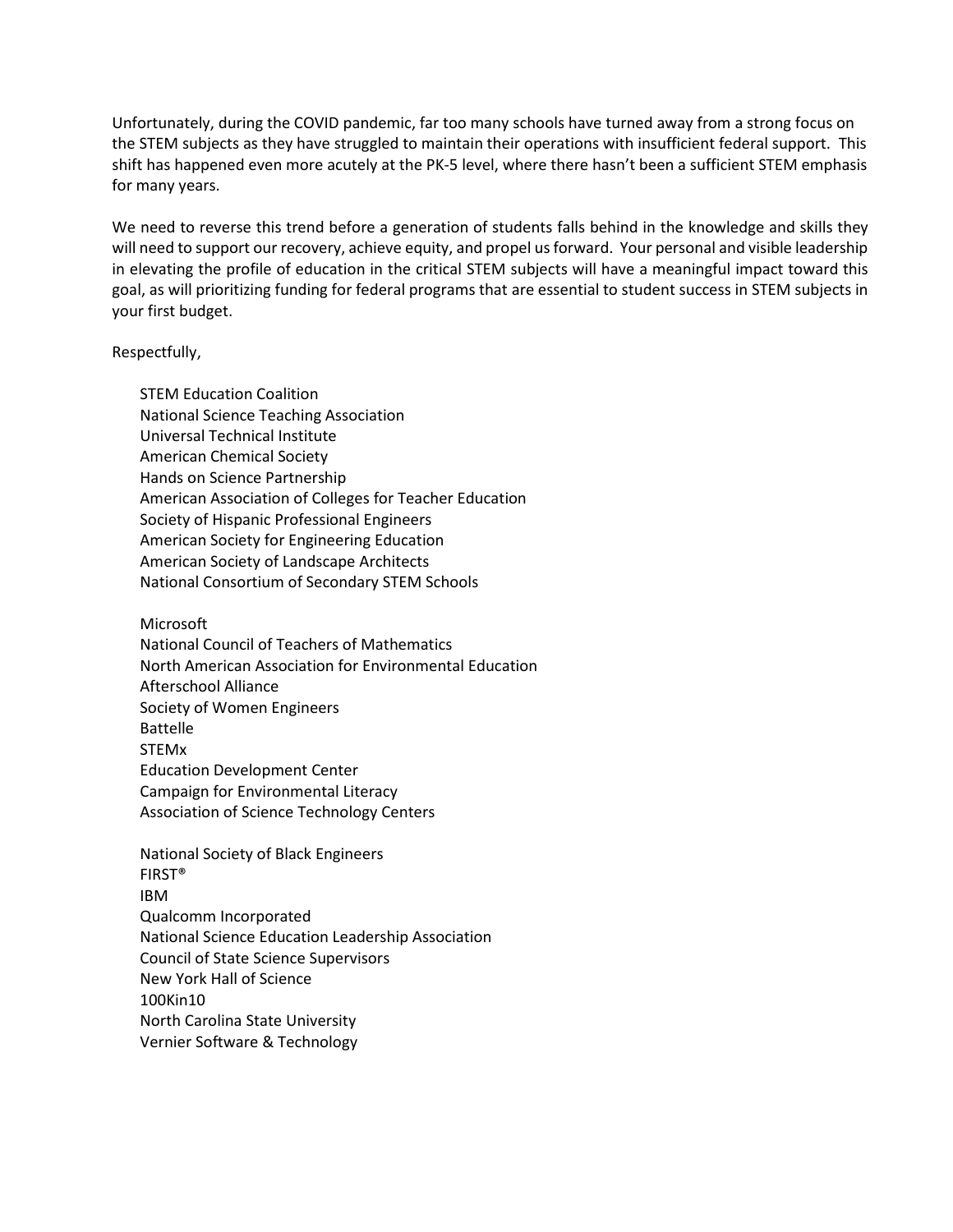STEM Next Opportunity Fund CompTIA Texas Tech University Girls Inc. Delaware State University ITEEA - International Technology and Engineering Educators Association ASME National Center for Women & Information Technology American Modeling Teachers Association National Association of Secondary School Principals

American Council of Engineering Companies AGU National STEM Honor Society SAE International American Mathematical Society **STEMPilot** Center for STEM Education, University of NC at Charlotte Mentoring Youth Through Technology Destination Imagination, Inc. NEPA STEM Ecosystem of Pennsylvania

Youth Science Center Defined Learning The Goddard School Thinking Media - Learning Blade Start Engineering Philadelphia Education Fund Philadelphia STEM Ecosystem Pennsylvania Statewide STEM Ecosystem Apast The Academy of Science - St. Louis

Building STEAM Bridges / STEAM 4 Parents ENGINE of Central PA STEM Learning Ecosystem Academy of Natural Sciences of Drexel University Texas Girls Collaborative Project Rent-A-Theme Entertainment Visions Academy Stemnastics LLC Bytes For Bits Omega Psi Phi Fraternity, Inc. Inglewood Graduate Chapter (Phi Beta Beta) SOSSI- Saving Our Sons & Sisters International